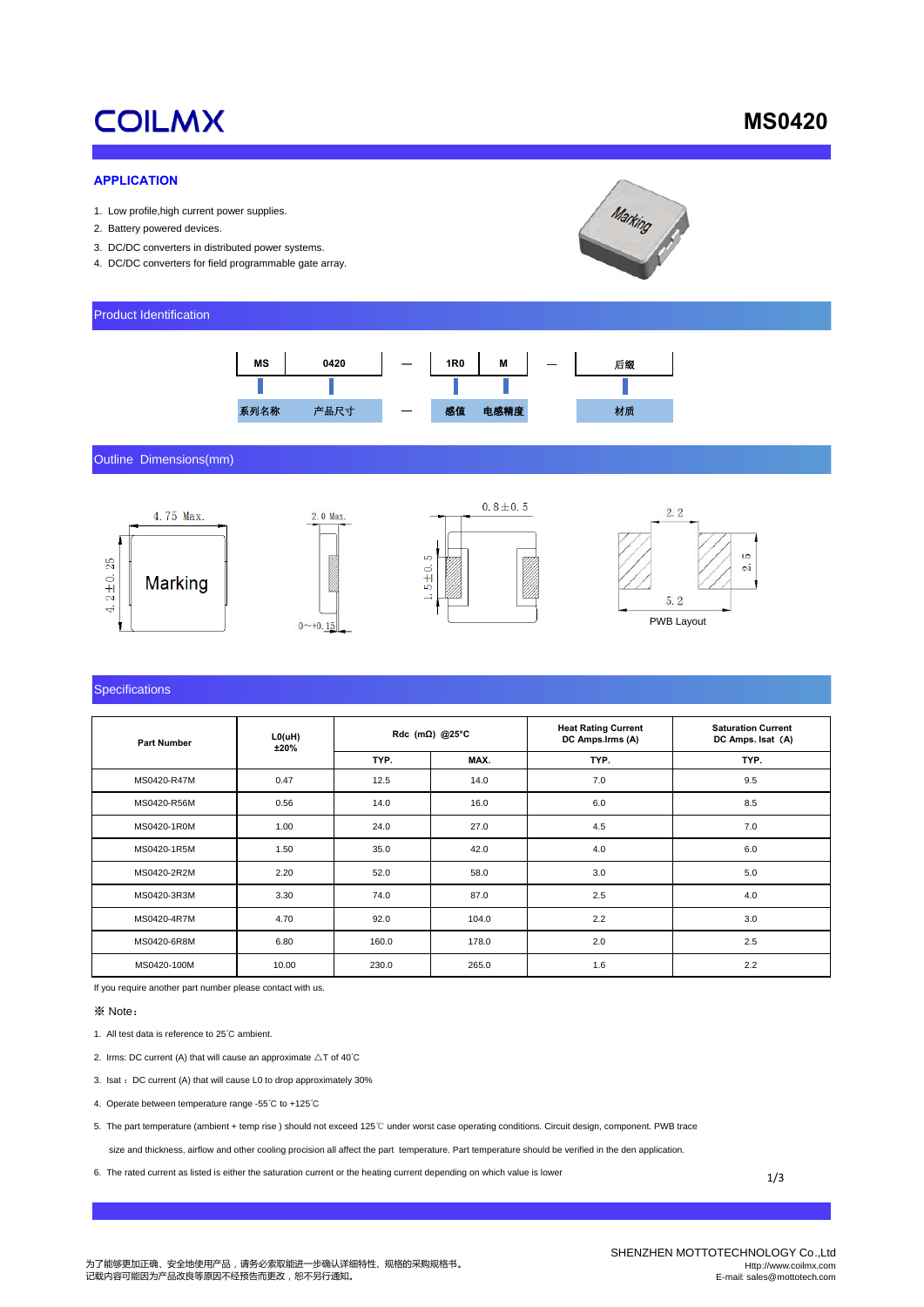

 **MS0420**

#### Product characteristic curve

 **L and I curve**



△**T and I curve**



### Reflow curve



2/3

SHENZHEN MOTTOTECHNOLOGY Co.,Ltd Http://www.coilmx.com E-mail: sales@mottotech.com